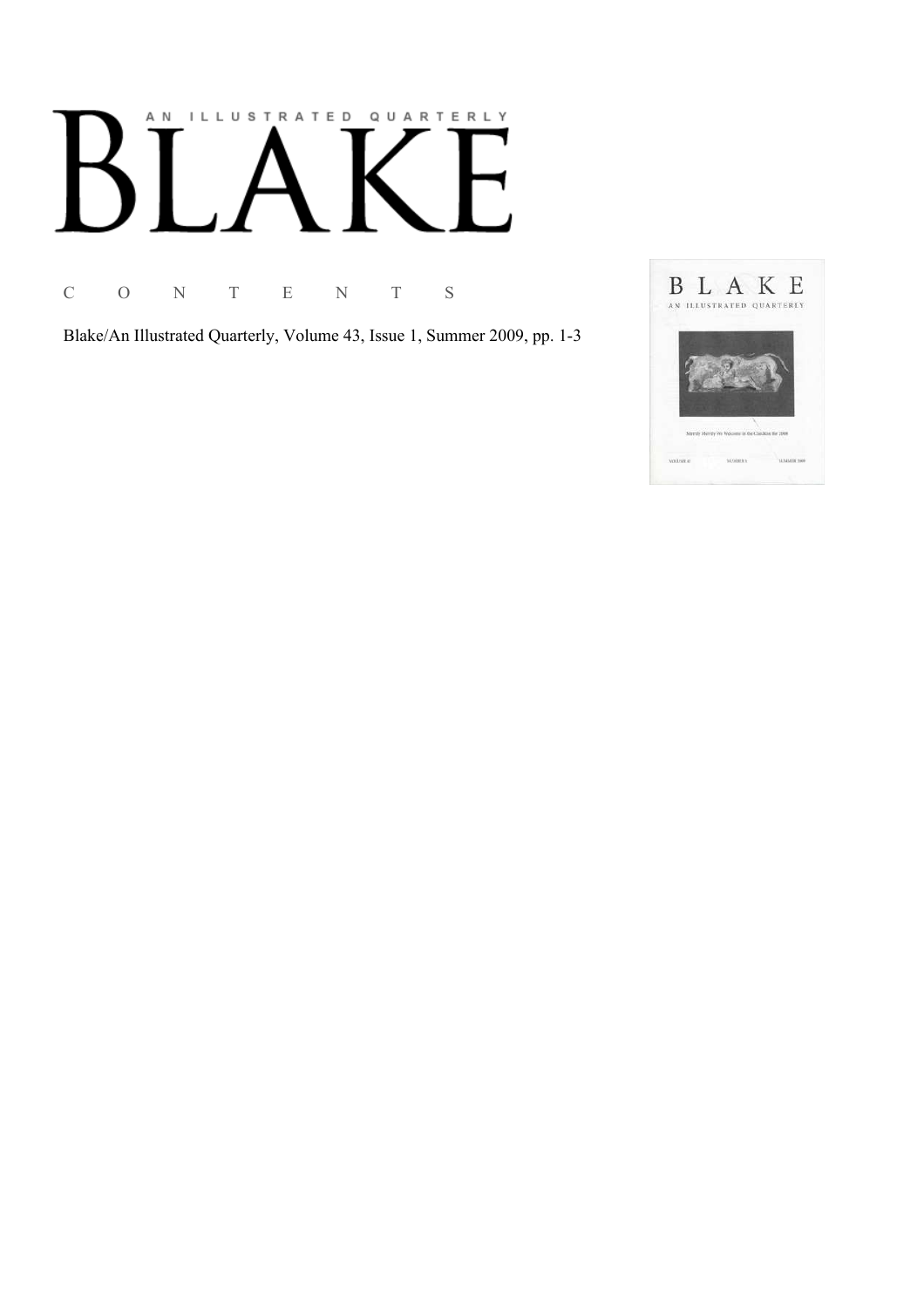## K E  $\left| \begin{array}{cc} 1 & 1 \end{array} \right|$  $\mathsf B$

## AN ILLUSTRATED QUARTERLY



Merrily Merrily We Welcome in the Checklist for 2008

VOLUME 43 NUMBER 1 SUMMER 2009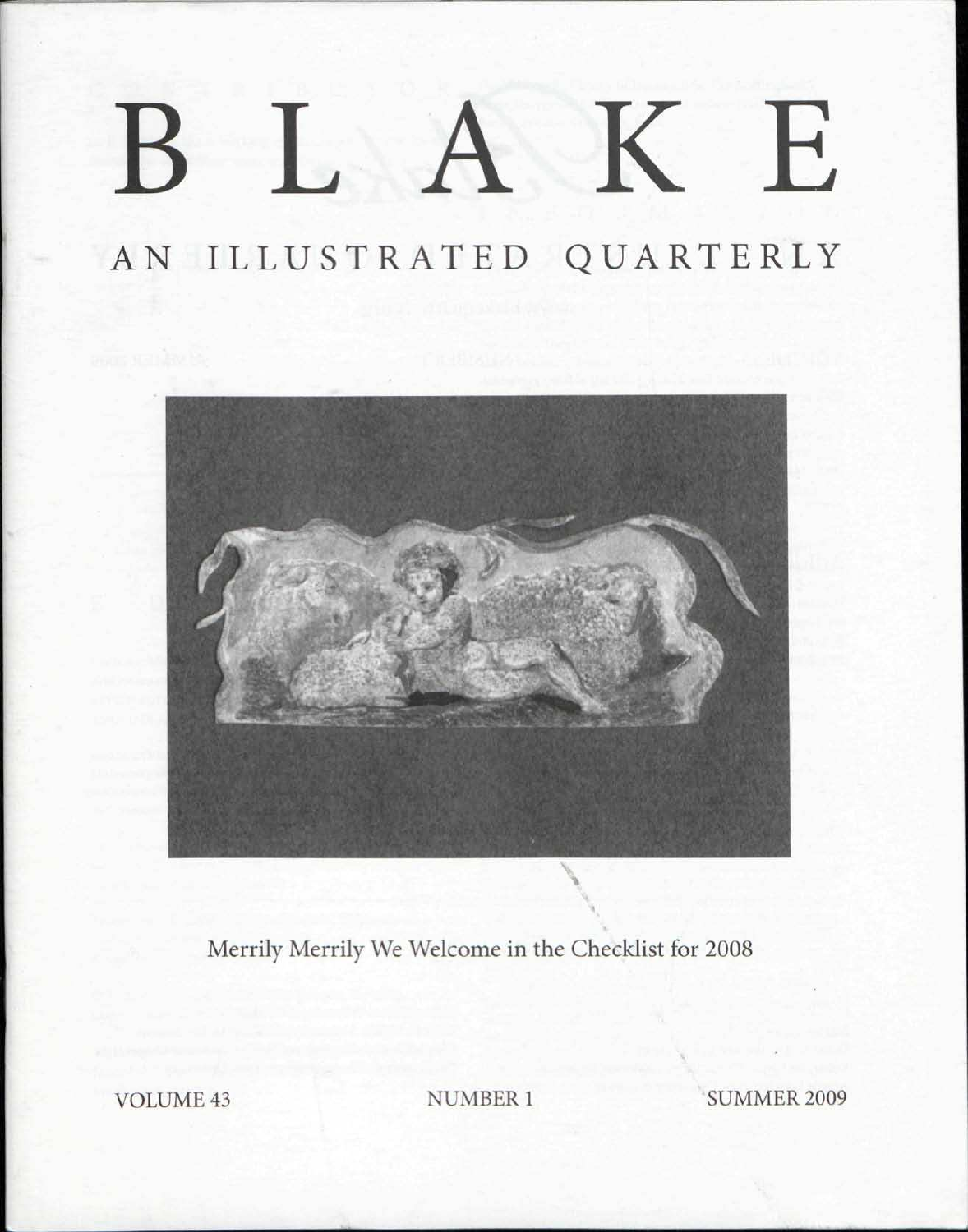

### AN ILLUSTRATED QUARTERLY

www.blakequarterly.org

 $\frac{1}{2}$ 

VOLUME 43 NUMBER 1 SUMMER 2009

#### C O N T E N T

#### Article

William Blake and His Circle: A Checklist of Publications and Discoveries in 2008 By G. E. Bentley, Jr., with the Assistance of Hikari Sato *for Japanese Publications 4* 

#### ADVISOR Y BOAR D

G. E. Bentley, Jr., University of Toronto, retired Martin Butlin, London DetlefW. Dorrbecker, University of Trier Robert N. Essick, University of California, Riverside Angela Esterhammer, University of Zurich

Nelson Hilton, University of Georgia Anne K. Mellor, University of California, Los Angeles Joseph Viscomi, University of North Carolina at Chapel Hill David Worrall, The Nottingham Trent University